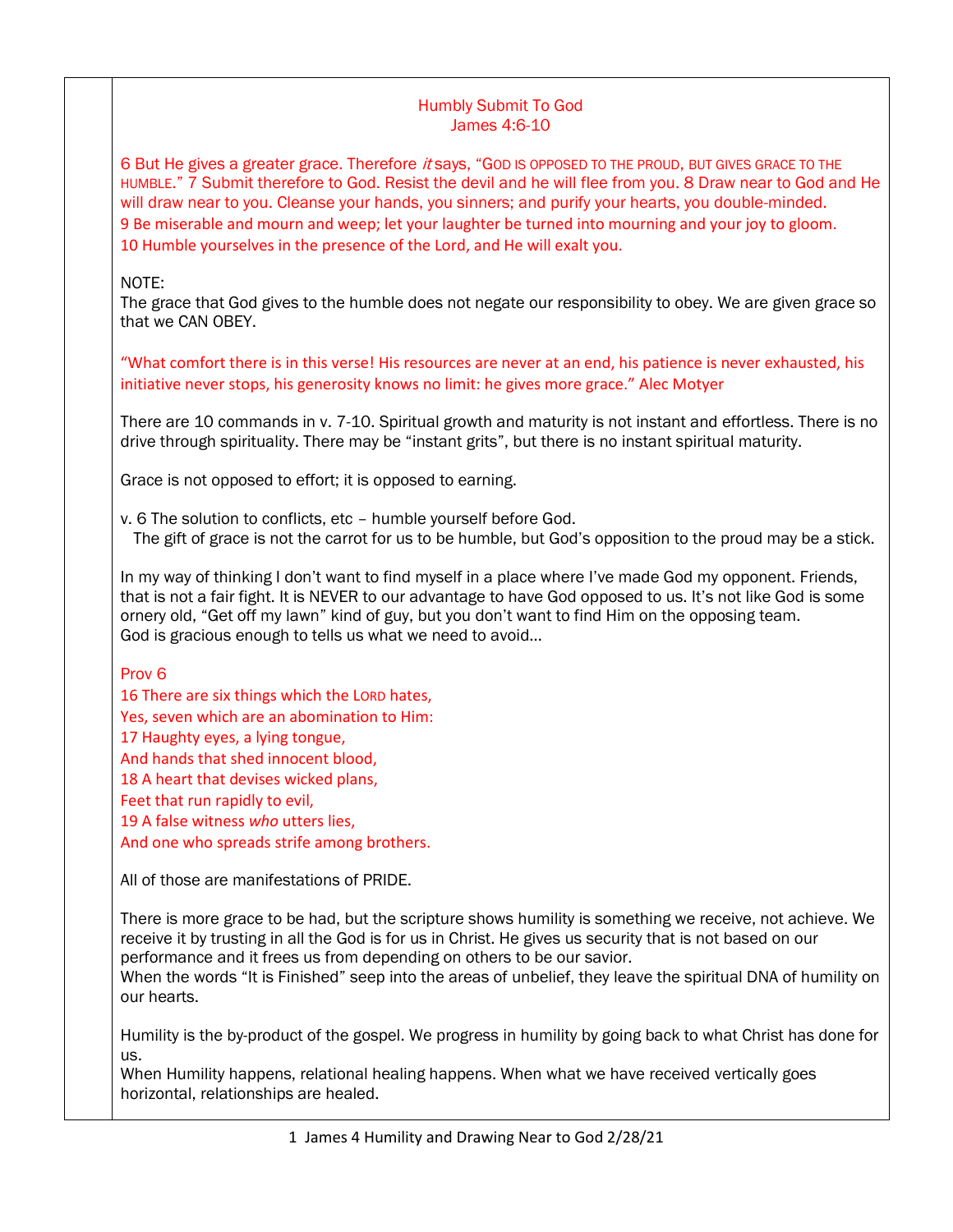God gives the grace and then we respond with an obedient walk as described in v. 7-9

v. 7 Relationships flourish when humility is practiced.

What does it look like?

1. SUBMISSION to God – toward God and others; take yourself out of the way Prov 3

5 Trust in the LORD with all your heart And do not lean on your own understanding. 6 In all your ways acknowledge Him, And He will make your paths straight. 7 Do not be wise in your own eyes; Fear the LORD and turn away from evil.

Begin the day remembering the greatness of God and you become unimpressed with yourself – Billy Graham.

The word "submit" has a sense of enlistment and allegiance in taking up the cause of a superior to engage in the fight under His Banner– Motyer.

Jesus – "take up your cross and follow me."

The path of allegiance that Jesus describes includes

-dying to self-

-counting the cost ahead of time and no turning back

Luke 9 61 Another also said, "I will follow You, Lord; but first permit me to say good-bye to those at home." 62 But Jesus said to him, "No one, after putting his hand to the plow and looking back, is fit for the kingdom of God."

#### -The loss of relational ties

Luke 14 "If anyone comes to me and does not hate his father and mother, his wife and children, his brothers and sisters—yes, even his own life—he cannot be my disciple. <sup>27</sup>And anyone who does not carry his cross and follow me cannot be my disciple.

# 2. Resist the Devil

\*\*NOTE – Once again, James refers to the demonic influence that we face in our spiritual lives. We must be aware that there are spiritual forces at work that seek to destroy us.

Submission to God does NOT rule out spiritual warfare.

"James knows of no act of consecration to God which takes us out of the conflict." – Motyer

It's really the opposite. Once we humble ourselves and are given grace, the enemy attacks. The Devil wants to silence our voices by getting us to pursue and follow our own agenda, rather than following Jesus.

 EX: Garden of Eden – Satan tried to convince them that they could become like God; they didn't need God's grace, power and mercy. They were capable – "You can do it." As a result they became enslaved to their own appetites.

C. S. Lewis observed in Mere Christianity: "What Satan put into the heads of our remote ancestors was the idea that they could 'be like gods'—could set up on their own as if they had created themselves—be their own masters—invent some sort of happiness for themselves outside God, apart from God. And out of that hopeless attempt has come nearly all that we call human history—money, poverty, ambition, war, prostitution, classes, empires, slavery—the long terrible story of man trying to find something other than God which will make him happy."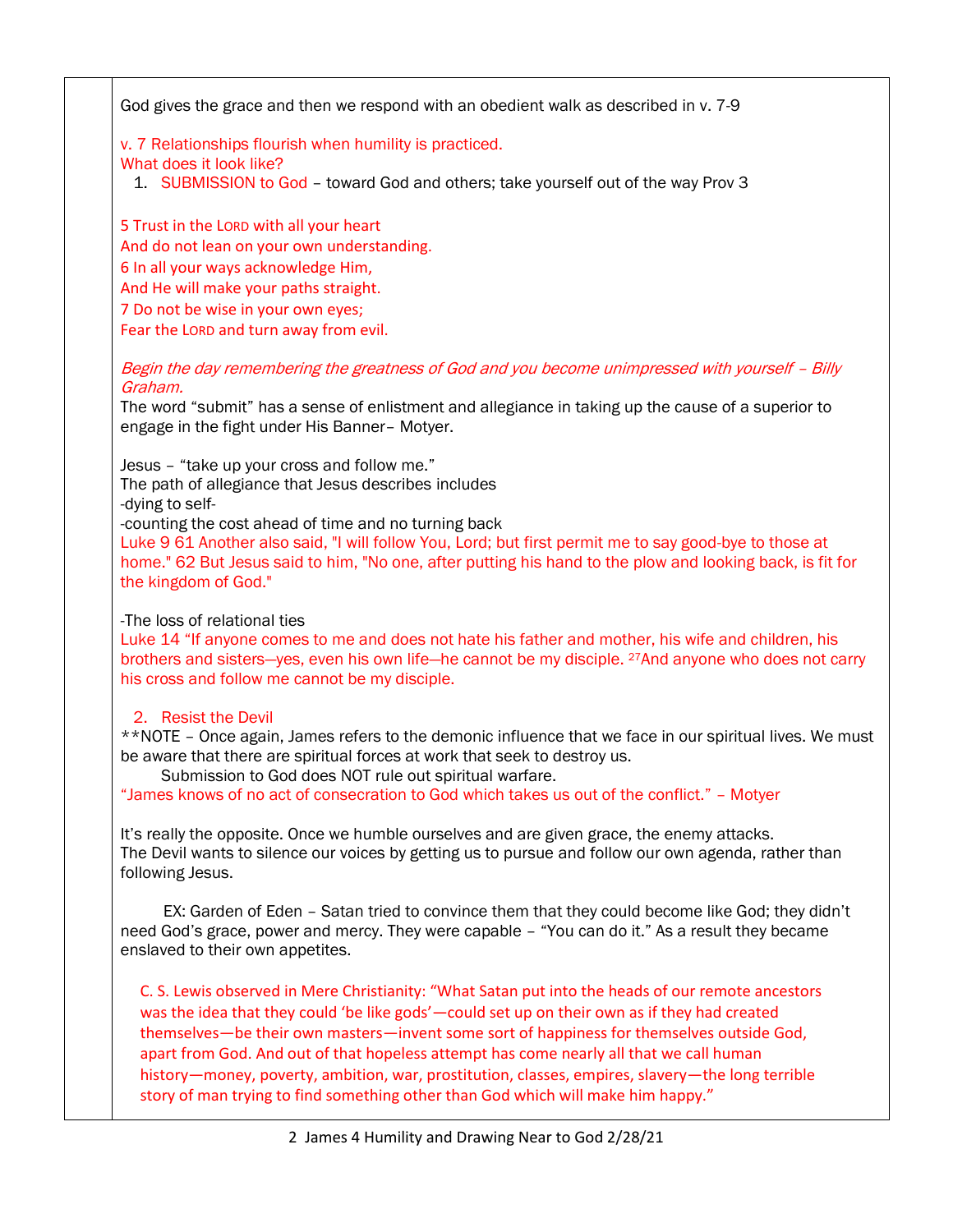The schemes and temptations of the enemy will come in various forms – fruit from a tree, circumcision or no circumcision, eating meat sacrificed to idols, etc.

These are things that seem small, strange, and insignificant in our eyes.

Rf: v.4-5 friendship with the world is enmity with God because the spirit of the age/the prince of the power of the air of this world IS AT enmity with God.

While it may seem that the battles are being fought over political or social issues, the war behind the scenes is far bigger.

Throughout the history of the church, believers who stood for biblical principles have often been attacked under the guise of political issues or disputes.

Act 17 6 When they did not find them, they *began* dragging Jason and some brethren before the city authorities, shouting, "These men who have upset the world have come here also; 7and Jason has welcomed them, and they all act contrary to the decrees of Caesar, saying that there is another king, Jesus."

When you proclaim that there is another king, you will run afoul of the powers that be.

In the 1<sup>st</sup> century, Christians didn't face persecution simply because they worshiped Christ. They were persecuted because they WOULD NOT proclaim that Caesar is Lord. That was viewed as a political crime against the state.

 Separatist in England got into trouble because of a difference over loyalty to the king and his role in the affairs of the church.- (Act of Supremacy – to deny it was seen as treason)

 The Reformers faced opposition because their biblical views had implications for the religious and civil institutions, which were often mingled in their day.

 Christians who supported the civil rights movement of the 60's on biblical grounds were accused of breaking civil / political laws, not religious laws.

 Christians who take a stand for pro-life, pro-Biblical marriage, pro-Image of God in male and female, pro-Religious Freedom in your private and public life, etc. are opposed outwardly based on political grounds, but the issues are far deeper. There is a reason why Religious Freedoms are under attack today.

 The battle behind the scenes is over ultimate authority and truth. Are we autonomous, able to define ourselves and our existence, or are we to live according to the laws of nature and nature's God?

As believers, we acknowledge that there is an authority higher than the State?

To resist the devil is as simple as practicing humility and obedience to the Word of God over obedience to the DECEITFUL schemes of the world and the spirit of the age.

Don't try this apart from the power of the HS and be sure to be equipped with the armor of God. EPh 6 Armor of God

10 Finally, be strong in the Lord and in the strength of His might. 11 Put on the full armor of God, so that you will be able to stand firm against the schemes of the devil. 12 For our struggle is not against flesh and blood, but against the rulers, against the powers, against the world forces of this darkness, against the spiritual forces of wickedness in the heavenly places.

13 Therefore, take up the full armor of God, so that you will be able to resist in the evil day, and having done everything, to stand firm. 14 Stand firm therefore, having girded your loins with truth, and having put on the breastplate of righteousness, 15 and having shod your feet with the preparation of the gospel of peace; 16 in addition to all, taking up the shield of faith with which you will be able to extinguish all the flaming arrows of the evil one. 17 And take the helmet of salvation, and the sword of the Spirit, which is the word of God.

18 With all prayer and petition pray at all times in the Spirit, and with this in view, be on the alert with all perseverance and petition for all the saints,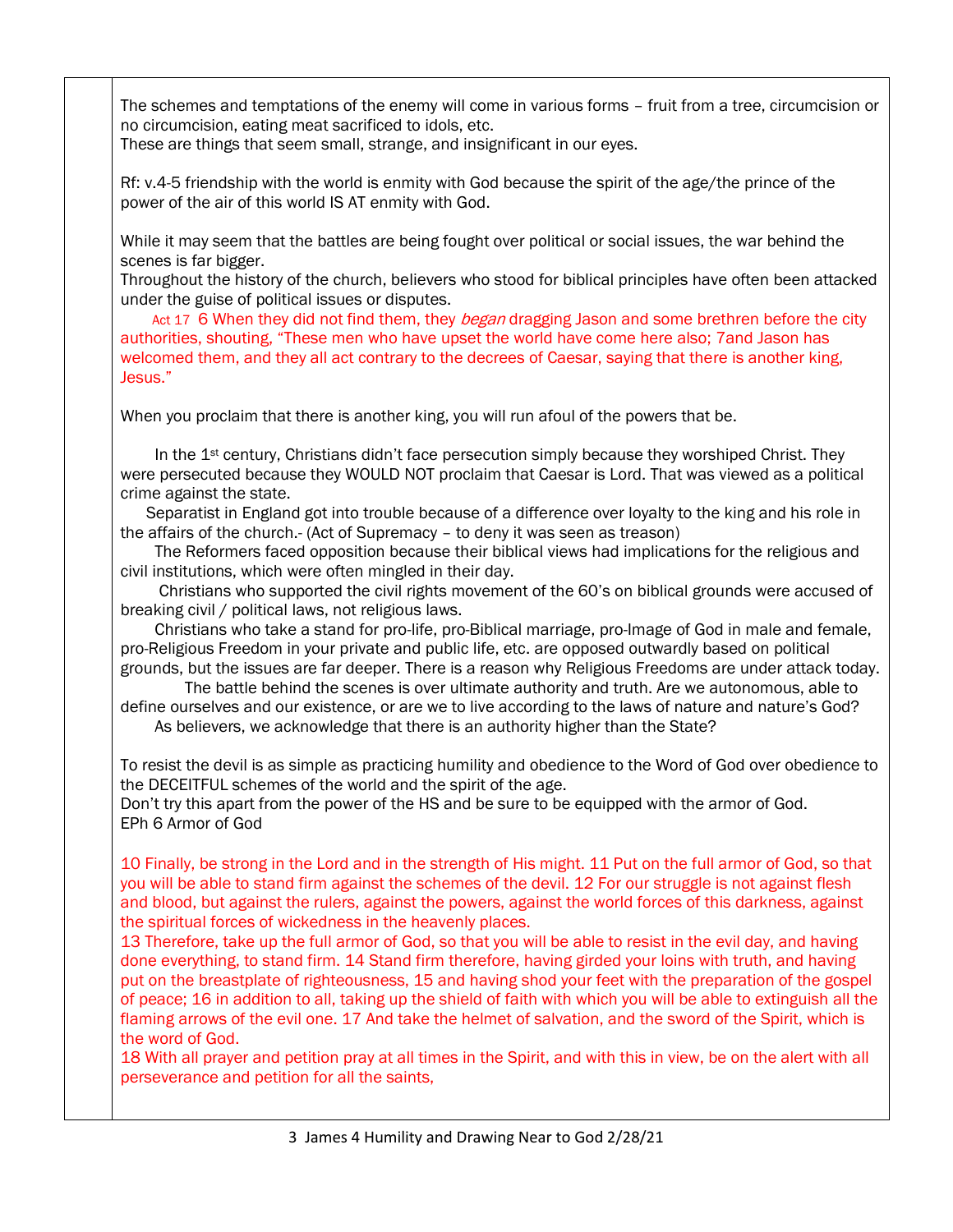God has not left us alone in our battle against the world forces of this darkness.

8 Draw near to God and He will draw near to you. Cleanse your hands, you sinners; and purify your hearts, you double-minded.

We'll actually come back to this in more detail next week. But as we prepare for the Lord's Table, let's understand that we can draw near to God because HE FIRST came near to us. Jesus came with clean hands, a pure heart, and was NOT double-minded. As we partake of the supper, we can draw near by faith and feed on Christ who gave Himself for us.

In and through Christ, there is hope for the double-minded sinner. You can get back on track.

"There is more mercy in Christ than sin in us." *Richard Sibbes*

James gives the exhortation because he knows that it is easy to lose touch with God. Drawing Near is not a one-time event. It is a lifestyle of the habits of grace.